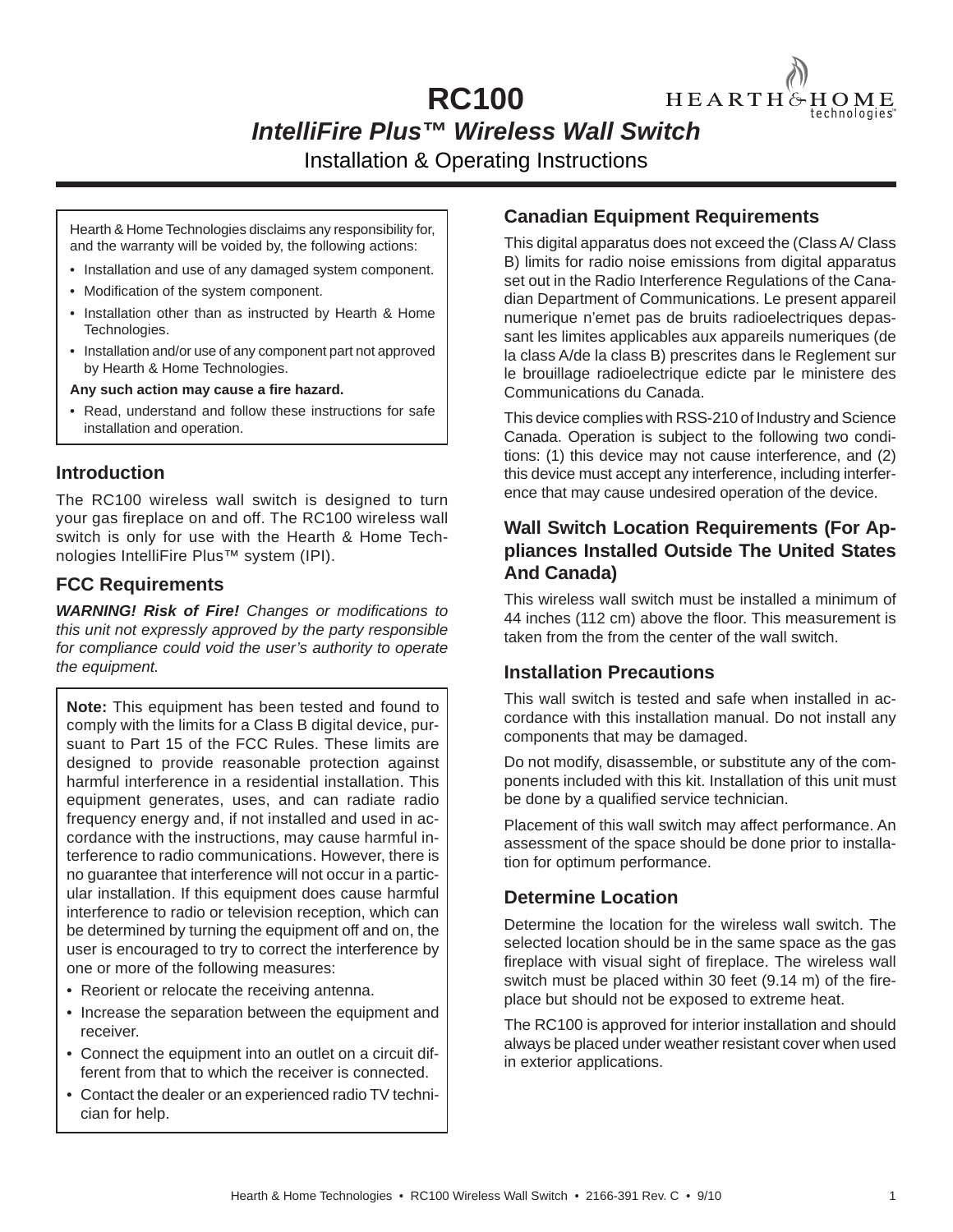## **Installation of Wireless Wall Switch**

*CAUTION! Risk of Fire! DO NOT install damaged or modifi ed components. Warranty will be voided if damaged or modifi ed components are installed.*

**Kit components**: One wireless wall switch, two #6 screws, two wall anchors, two CR2032 batteries.

- 1. Remove wall switch components from packaging.
- 2. Insert small flat screwdriver in the tab located in the bottom of the wall switch and twist the screwdriver to disassemble the wall switch. See Figure 1.



**Figure 1. Wall Switch Disassembly**

- 3. Ensure that ON/OFF button is fully engaged by pressing the side pins down. See Figure 3.
- 4. Secure the wall switch on a flat wall surface using the two screws and wall anchors provided. See Figure 2. This device will fit into a standard size junction box.



**Figure 2. Mounting Wireless Wall Switch**

5. Insert the two CR2032 batteries (supplied) into the circular slots with the positive side of batteries facing up. See Figure 2.



**Figure 3. Battery Installation**

6. Place the cover back on the wall switch and press the top button. The red light illuminates if the batteries were properly installed. See Figure 4.

To prevent unintended operation when not using your fireplace for an extended period of time (summer months, vacation, trips, etc):

- Remove batteries from wall switch.
- Unplug switching adapter and remove back-up batteries.



**Figure 4. RC100 Function**

### **Programming the RC100 to the Control Module**

*CAUTION! Risk of burns! DO NOT program the wireless wall switch to the control module when fireplace is hot.* 

- Verify the ON/OFF/REMOTE switch is in the REMOTE position. Green LED light will blink three times and beep once 5 seconds later when ready. See Figure 5.
- Using a small item (such as a paper clip) press and release the learn button located near the ON/OFF/ REMOTE switch. See Figure 5.
- Control module will beep once and LED will blink green for 10 seconds.
- While the LED is blinking, press the top button on the RC100 wall switch. A double beep will come out of the control module to indicate that it has been programmed successfully.

*NOTICE: Up to three remote controls can be programmed into the control module. Simply press a button on the other remote controls during the 10 second programming process to add another remote into the system.*

To clear memory in the control module, use a small item (such as a paper clip) to press and release the LEARN button. Control module will beep once and LED will blink green for 10 seconds **DO NOT** press any buttons on the remote during the ten seconds that the green LED blinks. The memory will be cleared.

## **Turning On the Fireplace**

• Press the top button to turn the fireplace ON. The fireplace will first ignite the pilot. Once the pilot flame is established the main burner will be lit.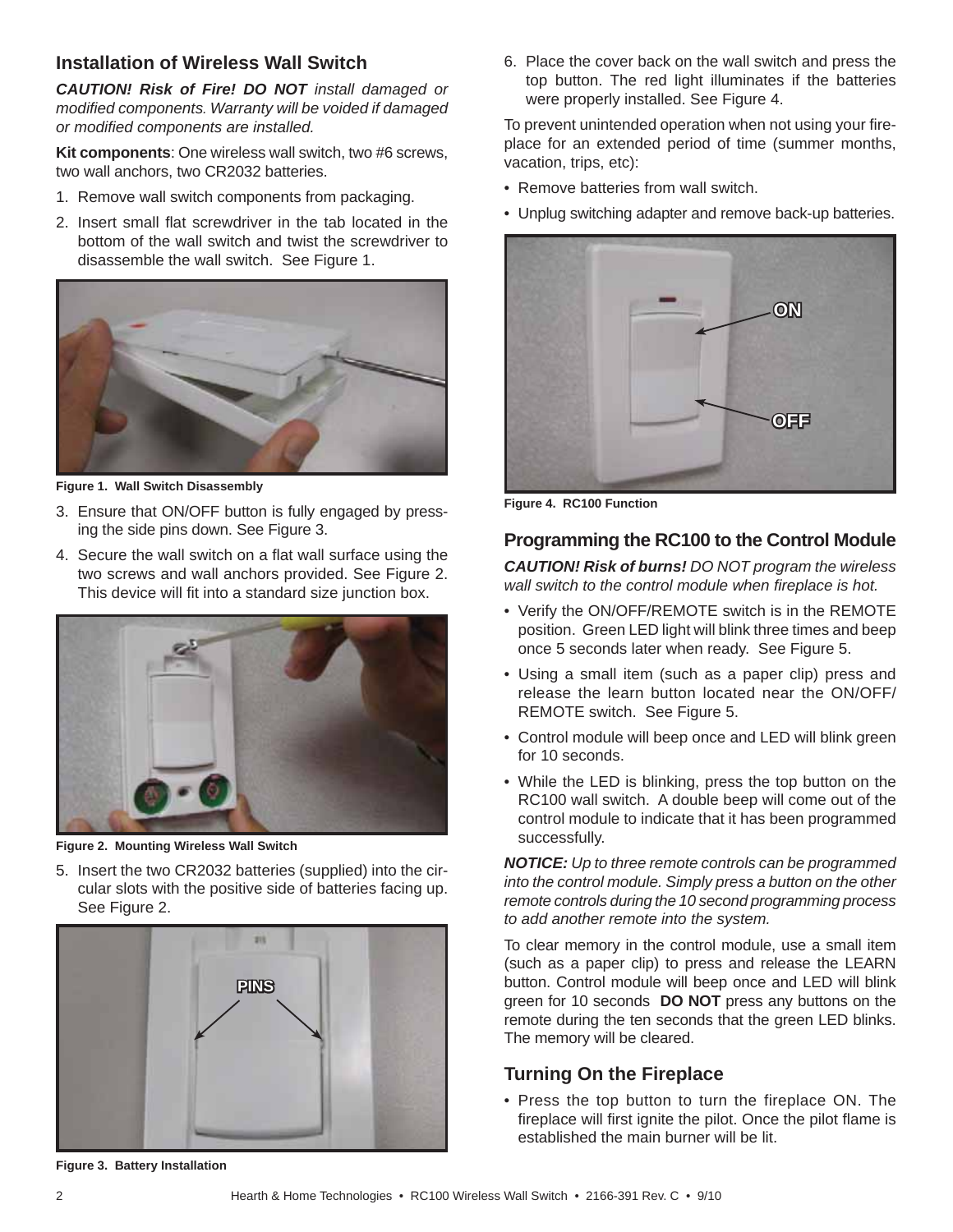# **Adjusting Flame Height (For Units With Adjustable Flame Feature)**

The flame height can be adjusted by sliding the HI/LOW switch to the desired setting. See Figure 5. If the HI/LOW switch is in the LOW position the burner flame will adjust to LOW ten seconds after ignition.

*CAUTION! Risk of burns! Only adjust fl ame height when fi replace is cool.*



**Figure 5. Programming RC100**